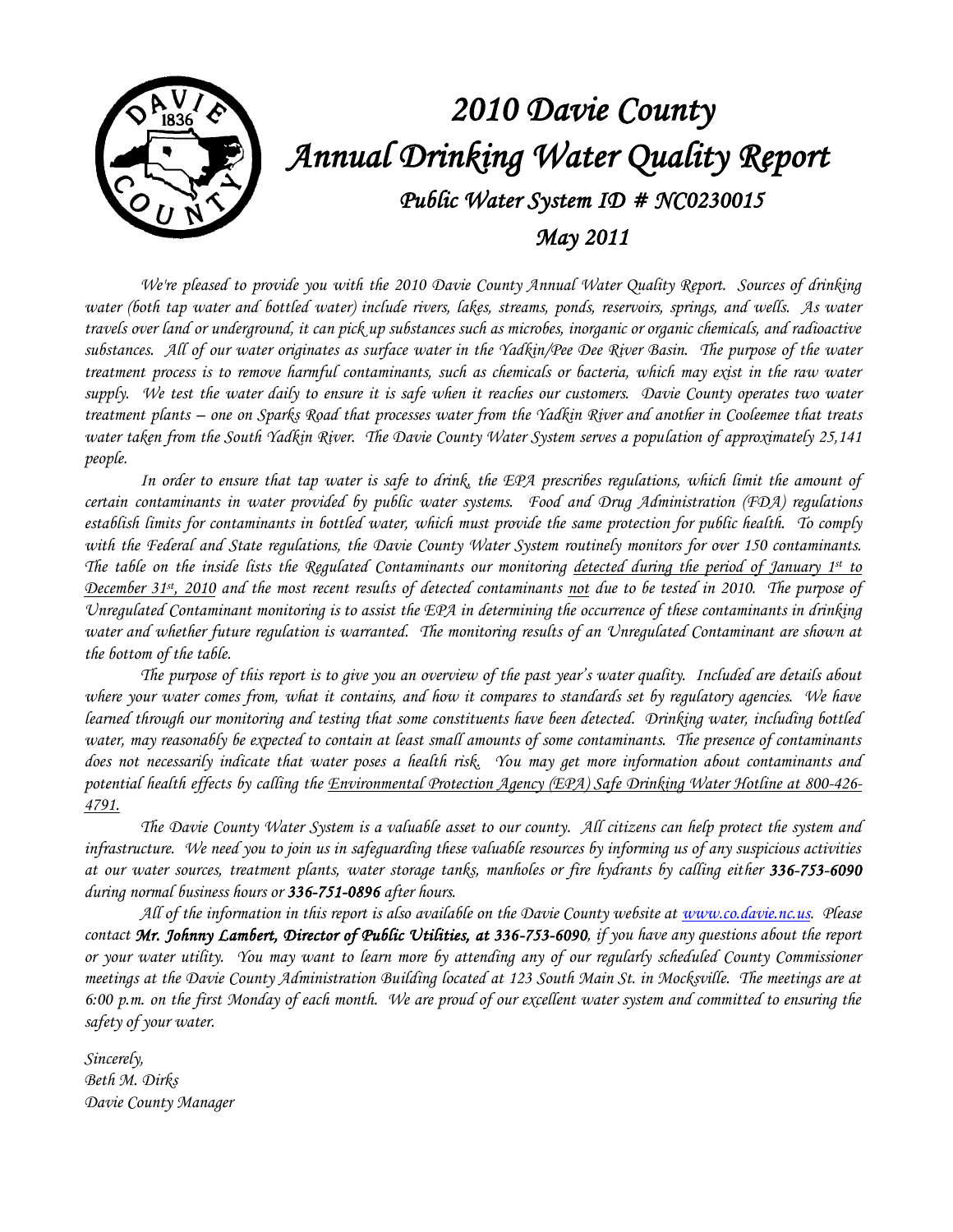| <b>REGULATED CONTAMINANTS</b>                                                                                                                                                                                                                                                                                                                                                                                                                                                                                                                        |                      |                                                                                |                |                                   |                                                                                                                                       |  |  |  |  |
|------------------------------------------------------------------------------------------------------------------------------------------------------------------------------------------------------------------------------------------------------------------------------------------------------------------------------------------------------------------------------------------------------------------------------------------------------------------------------------------------------------------------------------------------------|----------------------|--------------------------------------------------------------------------------|----------------|-----------------------------------|---------------------------------------------------------------------------------------------------------------------------------------|--|--|--|--|
| Disinfection Byproduct Precursors and Turbidity<br>2010                                                                                                                                                                                                                                                                                                                                                                                                                                                                                              |                      |                                                                                |                |                                   |                                                                                                                                       |  |  |  |  |
| <b>Contaminant</b>                                                                                                                                                                                                                                                                                                                                                                                                                                                                                                                                   | <b>Violation Y/N</b> | <b>Your Water</b>                                                              | <b>MCLG</b>    | <b>MCL</b>                        | <b>Likely Source of Contamination</b>                                                                                                 |  |  |  |  |
| <b>Total Organic Carbon</b><br>[TOC] Removal Ratio -<br>Treated Water*                                                                                                                                                                                                                                                                                                                                                                                                                                                                               | $\mathsf{N}$         | 1.64 RAA - $C$<br>$1.00 - 2.86 R - C$<br>$2.01$ RAA - S<br>$1.02 - 2.86$ R - S | N/A            | <b>TT</b>                         | Naturally present in the<br>environment                                                                                               |  |  |  |  |
| *Depending on the TOC in our source water, the water system must have a certain percent removal of TOC or must                                                                                                                                                                                                                                                                                                                                                                                                                                       |                      |                                                                                |                |                                   |                                                                                                                                       |  |  |  |  |
| meet alternative compliance criteria. The Cooleemee and Sparks Road Water Plants both had acceptable removal of<br>TOC using the ESWTR Step 1 Method or the Alternate Compliance Criteria.                                                                                                                                                                                                                                                                                                                                                           |                      |                                                                                |                |                                   |                                                                                                                                       |  |  |  |  |
| Turbidity (NTU)**                                                                                                                                                                                                                                                                                                                                                                                                                                                                                                                                    | $\mathsf{N}$         | $0.241 - C***$                                                                 | N/A            | $TT \leq 0.3$                     | Soil runoff                                                                                                                           |  |  |  |  |
|                                                                                                                                                                                                                                                                                                                                                                                                                                                                                                                                                      |                      | $0.167 - S***$                                                                 |                |                                   |                                                                                                                                       |  |  |  |  |
|                                                                                                                                                                                                                                                                                                                                                                                                                                                                                                                                                      |                      | $100\frac{8***}{*}$                                                            |                | $TT =$<br>% Samples<br>$\leq 0.3$ |                                                                                                                                       |  |  |  |  |
|                                                                                                                                                                                                                                                                                                                                                                                                                                                                                                                                                      |                      |                                                                                |                |                                   |                                                                                                                                       |  |  |  |  |
| **Turbidity is a measure of cloudiness of the water, so it is a good indicator of the effectiveness of our filtration<br>system.<br>***These measurements were the highest single measurements detected in 2010 at the Cooleemee and Sparks Road<br>Water Plants.<br>****The Turbidity Rule requires that 95% or more of all the monthly samples must be less than or equal to 0.3 NTU.<br>The Davie County Water System successfully filtered 100 % of our analyzed samples.<br>2010<br><b>Disinfection and Disinfection Byproduct Contaminants</b> |                      |                                                                                |                |                                   |                                                                                                                                       |  |  |  |  |
| <b>Contaminant</b>                                                                                                                                                                                                                                                                                                                                                                                                                                                                                                                                   | <b>Violation Y/N</b> | <b>Your Water</b>                                                              | <b>MCLG</b>    | <b>MCL</b>                        | <b>Likely Source of Contamination</b>                                                                                                 |  |  |  |  |
| Chlorine (ppm) (Tested                                                                                                                                                                                                                                                                                                                                                                                                                                                                                                                               | N                    | $1.39$ AV – D                                                                  | $MRDLG = 4$    | $MRDL = 4$                        | Water additive used to control                                                                                                        |  |  |  |  |
| monthly)                                                                                                                                                                                                                                                                                                                                                                                                                                                                                                                                             |                      | $0.27 - 2.07 R - D$                                                            |                |                                   | microbes                                                                                                                              |  |  |  |  |
| <b>Total Haloacetic Acids</b><br>[HAA5] (ppm)<br>(Tested quarterly)                                                                                                                                                                                                                                                                                                                                                                                                                                                                                  | $\mathsf{N}$         | 18.3 <b>RAA - D</b><br>$3.0 - 42.0$ R – D                                      | N/A            | 60                                | By-product of drinking water<br>chlorination                                                                                          |  |  |  |  |
| <b>Total Trihalomethanes</b><br>[TTHM] (ppm)<br>(Tested quarterly)                                                                                                                                                                                                                                                                                                                                                                                                                                                                                   | $\mathsf{N}$         | 33.7 <b>RAA - D</b><br>$7.0 - 61.0 R - D$                                      | N/A            | 80                                | By-product of drinking water<br>chlorination                                                                                          |  |  |  |  |
| 2010 (or the most recent analysis before 12/31/2010)<br><b>Inorganic Contaminants</b>                                                                                                                                                                                                                                                                                                                                                                                                                                                                |                      |                                                                                |                |                                   |                                                                                                                                       |  |  |  |  |
| <b>Contaminant</b>                                                                                                                                                                                                                                                                                                                                                                                                                                                                                                                                   | <b>Violation Y/N</b> | <b>Your Water</b>                                                              | <b>MCLG</b>    | <b>MCL</b>                        | <b>Likely Source of Contamination</b>                                                                                                 |  |  |  |  |
| Fluoride (ppm)<br>(Tested 2/9/2010)                                                                                                                                                                                                                                                                                                                                                                                                                                                                                                                  | N                    | $0.69 - C$<br>$0.78 - S$                                                       | $\overline{4}$ | 4                                 | Erosion of natural deposits;<br>water additive which<br>promotes strong teeth;<br>discharge from fertilizer and<br>aluminum factories |  |  |  |  |
| Nitrate (ppm)<br>(Tested 1/13/10)                                                                                                                                                                                                                                                                                                                                                                                                                                                                                                                    | N                    | $0.48 - C$<br>$0.20 - S$                                                       | 10.00          | 10.00                             | Runoff from fertilizer use;<br>leaching from septic tanks,<br>sewage; erosion of natural<br>deposits                                  |  |  |  |  |
| Copper (ppm) $* - 90$ th<br>percentile (Tested<br>between 8/17/2009 &<br>9/1/2009                                                                                                                                                                                                                                                                                                                                                                                                                                                                    | N                    | $0.123 - D$                                                                    | 1.3            | $AL = 1.3$<br>or<br>TT            | Corrosion of household<br>plumbing systems; erosion of<br>natural deposits; leaching<br>from wood preservatives                       |  |  |  |  |
| Lead (ppb)* - $90$ <sup>th</sup>                                                                                                                                                                                                                                                                                                                                                                                                                                                                                                                     | $\mathsf{N}$         | $<$ 3 - D                                                                      | $\mathbf 0$    | $AL = 15$                         | Corrosion of household                                                                                                                |  |  |  |  |
| percentile (Tested<br>between 8/17/2009 &<br>9/1/2009                                                                                                                                                                                                                                                                                                                                                                                                                                                                                                |                      |                                                                                |                | or<br><b>TT</b>                   | plumbing systems; erosion of<br>natural deposits                                                                                      |  |  |  |  |
| *The level detected is the 90 <sup>th</sup> percentile value of all samples taken. None of the water samples from the tested homes<br>was above the Action Limits for Copper or Lead during this testing period.                                                                                                                                                                                                                                                                                                                                     |                      |                                                                                |                |                                   |                                                                                                                                       |  |  |  |  |
| UNREGULATED CONTAMINANT                                                                                                                                                                                                                                                                                                                                                                                                                                                                                                                              |                      |                                                                                |                |                                   |                                                                                                                                       |  |  |  |  |
| <b>Your Water</b><br><b>Contaminant</b>                                                                                                                                                                                                                                                                                                                                                                                                                                                                                                              |                      |                                                                                |                |                                   | <b>Secondary MCL</b>                                                                                                                  |  |  |  |  |
| Sulfate (ppm)                                                                                                                                                                                                                                                                                                                                                                                                                                                                                                                                        |                      | $29.3 - C$                                                                     |                | 250                               |                                                                                                                                       |  |  |  |  |
| $17.8 - S$<br>(Tested 2/9/2010)                                                                                                                                                                                                                                                                                                                                                                                                                                                                                                                      |                      |                                                                                |                |                                   |                                                                                                                                       |  |  |  |  |

Average - AV Range - R Running Annual Average – RAA

Cooleemee Plant - C Sparks Road Plant - S Water Distribution System - D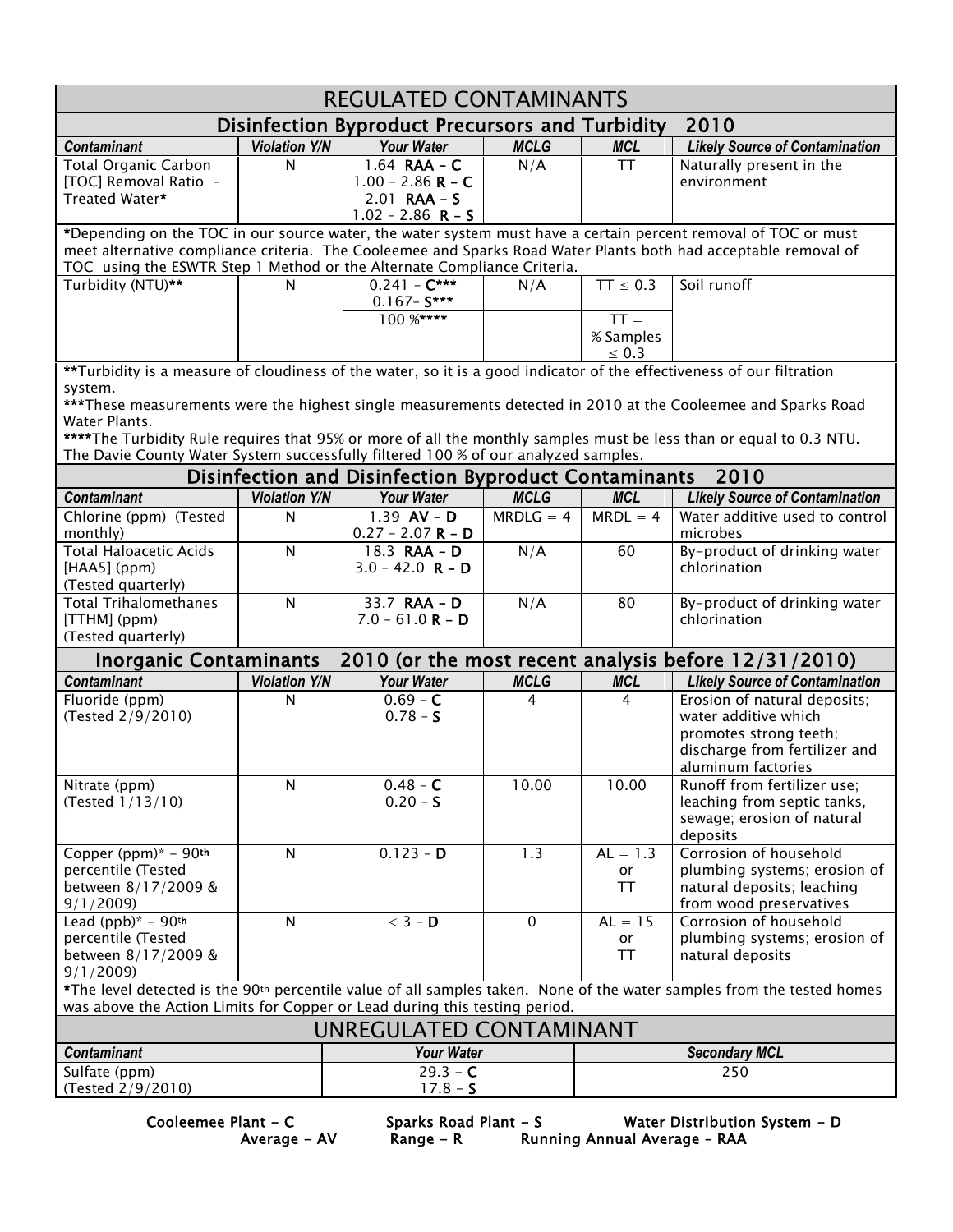*On the table on the previous page, there are many terms and abbreviations you might not recognize. To help you better understand these terms, we have provided these definitions.*

## *DEFINITIONS*

- *Action Level (AL) - The concentration of a contaminant which, if exceeded, triggers treatment or other requirements which a water system must follow.*
- *Maximum Contaminant Level (MCL) - The "Maximum Allowed" MCL is the highest level of a contaminant that is allowed in drinking water. MCLs are set as close to the MCLGs as feasible using the best available treatment technology.*
- *Maximum Contaminant Level Goal (MCLG) - The "Goal" MCLG is the level of a contaminant in drinking water below which there is no known or expected risk to health. MCLGs allow for a margin of safety.*
- *Maximum Residual Disinfectant Level (MRDL) - The highest level of a disinfectant allowed in drinking water. There is convincing evidence that addition of a disinfectant is necessary for control of microbial contaminants.*
- *Maximum Residual Disinfectant Level Goal (MRDLG) - The level of a drinking water disinfectant below which there is no known or expected risk to health. MRDLGs do not reflect the benefits of the use of disinfectants to control microbial contamination.*
- *Nephelometric Turbidity Unit (NTU) - Nephelometric turbidity unit is a measure of the clarity of water. Turbidity more than 5 NTU is just noticeable to the average person.*
- *Non-Detects (ND) - Laboratory analysis indicates that the constituent is not present.*
- *Not Applicable (N/A) - Information not applicable/not required for that particular water system or for that particular methodology used.*
- *Parts per billion (ppb) - One part per billion corresponds to one minute in 2,000 years, or a single penny in \$10,000,000.*
- *Parts per million (ppm) - One part per million corresponds to one minute in two years or a single penny in \$10,000.*
- *Treatment Technique (TT) - A treatment technique is a required process intended to reduce the level of a contaminant in drinking water.*

## *IMPORTANT HEALTH EFFECTS WARNINGS*

Some people may be more vulnerable to contaminants in drinking water than the general population. Immuno-compromised persons such as persons with cancer undergoing chemotherapy, persons who have undergone organ transplants, people with HIV/AIDS or other immune system disorders, some elderly, and infants can be particularly at risk from infections. These people should seek advice about drinking water from their health care providers. EPA/CDC guidelines on appropriate means to lessen the risk of infection by Cryptosporidium and other microbiological contaminants are available from the Safe Drinking Water Hotline (800-426-4791).

Cryptosporidium is a microbial parasite found in surface waters throughout the U.S. In compliance with Federal and State regulations, the Davie County Water System began testing the water from the South Yadkin and Yadkin Rivers for Cryptosporidium in 2008. Although filtration removes most Cryptosporidium oocysts, it cannot guarantee 100 percent removal. Cryptosporidium must be ingested for it to cause disease and can be contracted in other ways than by drinking water. Symptoms of infection include nausea, diarrhea, and abdominal cramps. Immuno–compromised individuals can seek additional guidance at http://www.epa.gov/safewater/consumer/pdf/crypto.pdf and are encouraged to consult their doctor regarding appropriate precautions to prevent waterborne infection.

If present, elevated levels of lead can cause serious health problems, especially for pregnant women and young children. Lead in drinking water is primarily from materials and components associated with service lines and home plumbing. The Davie County Water System is responsible for providing high quality drinking water, but cannot control the variety of materials used in plumbing components. When your water has been sitting for several hours, you can minimize the potential for lead exposure by flushing your tap for 30 seconds to 2 minutes before using water for drinking or cooking. If you are concerned about lead in your water, you may wish to have your water tested. Information on lead in drinking water, testing methods, and steps you can take to minimize exposure is available from the Safe Drinking Water Hotline or at [http://www.epa.gov/safewater/lead/](http://www.epa.gov/safewater/lead).